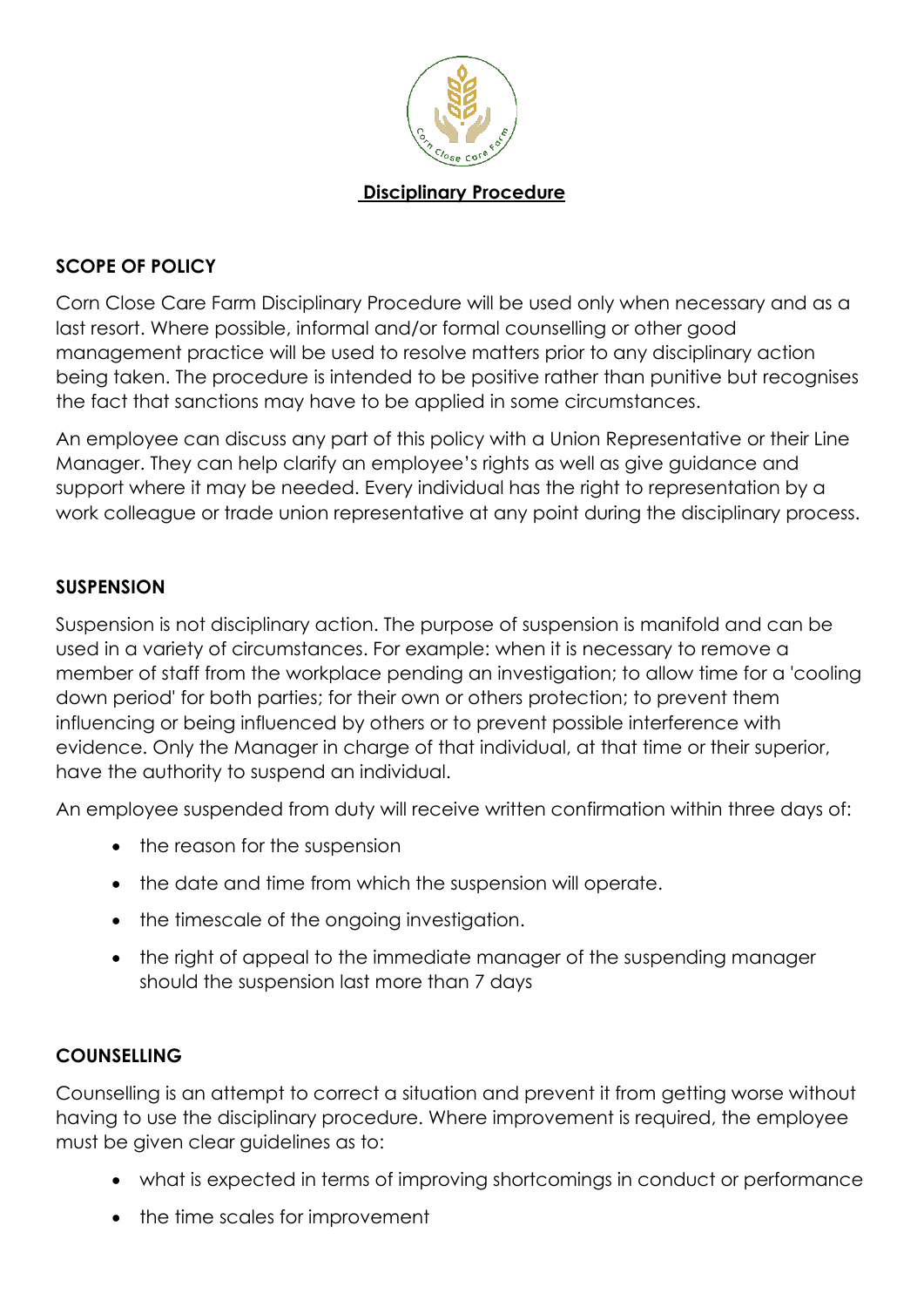- when this will be reviewed
- the employee must also be told, where appropriate, that failure to improve may result in formal disciplinary action.

A record of the counselling should be given to the employee and a copy retained on file. It is imperative that any counselling should be followed up and improvements recognised and recorded. Once the counselling objectives have been met, any record of the counselling will be removed from the employee's file.

If during counselling it becomes clear that the matter is more serious, then the discussion should be adjourned, and pursued under the formal disciplinary procedure.

## **PROCEDURE FOR FORMAL INVESTIGATION**

Formal investigations should be carried out by a manager/senior person who is not directly involved with the incident being investigated. This person may involve others to assist with the investigation process. All the relevant facts should be gathered promptly as soon as is practicable after the incident. Statements should be taken from witnesses at the earliest opportunity. Any physical evidence should be preserved and/or photographed if reasonable to do so.

A report should be prepared which outlines the facts of the case. This should be submitted to an appropriate senior person who will decide whether further action is required. Where appropriate, this report may be made available to the individual and their representative.

In most circumstances where misconduct or serious misconduct is suspected, it will be appropriate to set up an investigatory hearing. This would be chaired by the appropriate senior person, who would be accompanied by another senior person if possible. The investigating person would be asked to present his/her findings. Witnesses should be called at this stage, and the employee (or their representative) allowed to question these witnesses. The employee has a right of representation at this hearing.

Following the full presentation of the facts, and the opportunity afforded to the employee to state their side of the case, the hearing should be adjourned, and everyone would leave the room except the senior person hearing the case, and the other senior person, if present. They would discuss the case and decide which of the following options was appropriate:

- take no further action against the employee
- recommend counselling for the employee
- proceed to a disciplinary hearing

All parties should be brought back, and informed as to which option has been chosen. Should the decision be taken to proceed to a disciplinary hearing, then this may follow on immediately from the investigatory hearing if the following criteria have been met:

- the employee has been informed by letter that the investigation may turn into a disciplinary hearing, and that s/he has the right of representation
- s/he has been told in advance what the nature of the complaint is, and had time to consult with a representative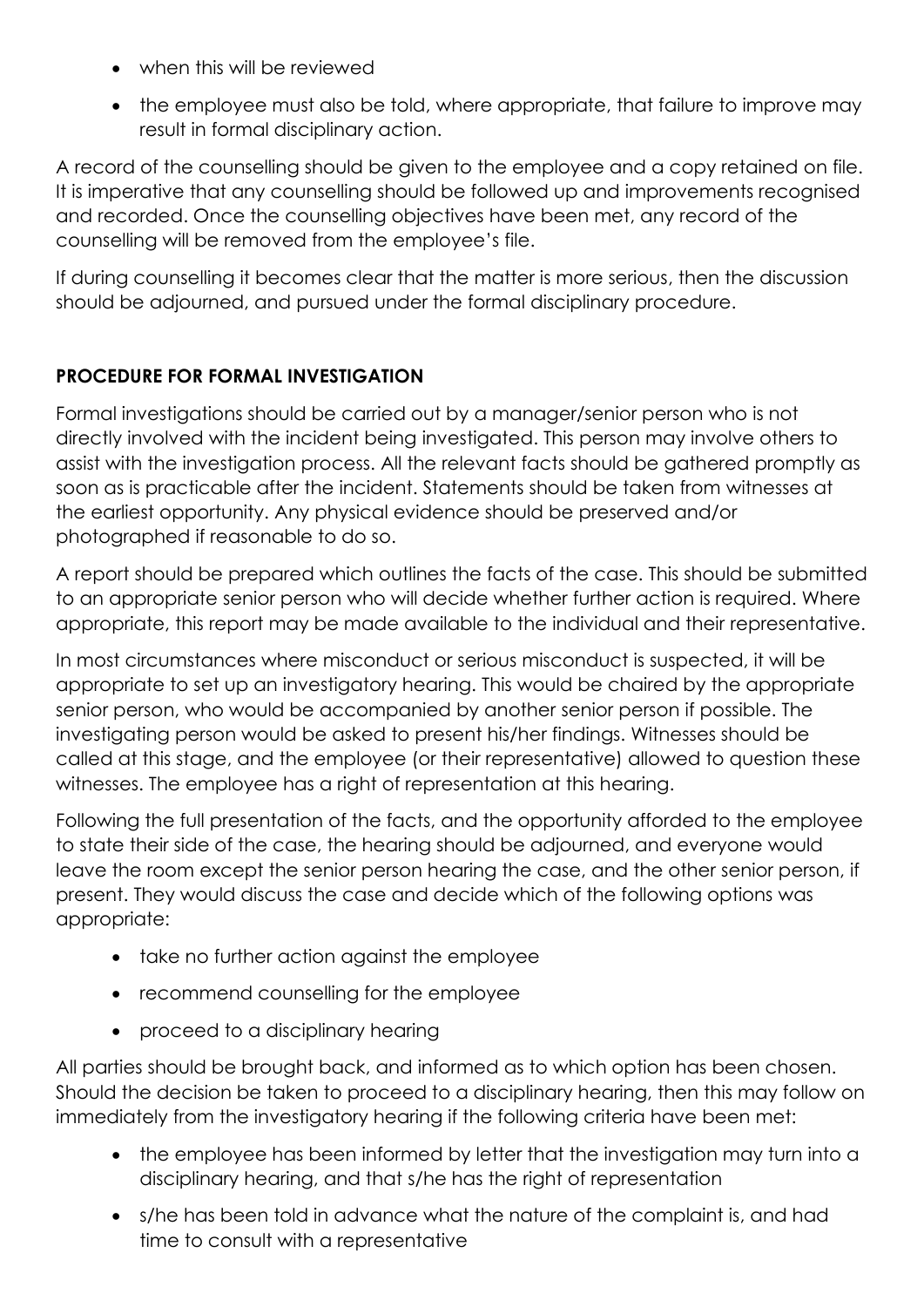• all the facts have been produced at the investigatory hearing, and the manager/senior person is in a position to decide on disciplinary action.

The manager/senior person should inform the employee and their representative that the hearing would now become a formal disciplinary hearing, and invite them to say anything further in relation to the case.

It may be appropriate at this point, at the discretion of the manager/senior person hearing the case, to adjourn proceedings. This might be for a number of reasons e.g. whilst necessary arrangements are made for a representative to attend the hearing at the request of the employee, or if the employee has become emotional or distressed.

Should anyone who is subject to disciplinary action resign during the course of it, the action will cease unless there are extenuating circumstances which require it's continuation. The subject of the discipline may also request that the disciplinary action continues.

If there are insufficient senior members of staff to adequately conduct a hearing, appropriate personnel will be hired on an ad hoc basis.

### **WARNINGS**

### **Examples of Minor Misconduct**

Below are listed examples of misconduct which may warrant either a Verbal Warning or a First Written Warning. It is stressed however that this list is not exhaustive and that on all occasions a full and proper investigation must take place prior to the issue of a warning.

- Persistent lateness and poor time-keeping.
- Absence from work, including going absent during work, without valid reason, notification or authorisation.
- Smoking within unauthorised areas.
- Failure to work in accordance with prescribed procedures.
- Unreasonable standards of dress or personal hygiene.
- Failure to observe Corn Close Care Farm regulations and procedures.

### **Verbal Warning**

A Verbal Warning is appropriate when it is necessary for the manager in charge to take action against an employee for any minor failing or minor misconduct. Written warnings will be placed on file.

### **First Written Warning**

A First Written Warning is appropriate when:

• a verbal warning has not been heeded and the misconduct is either repeated or performance has not improved as previously agreed.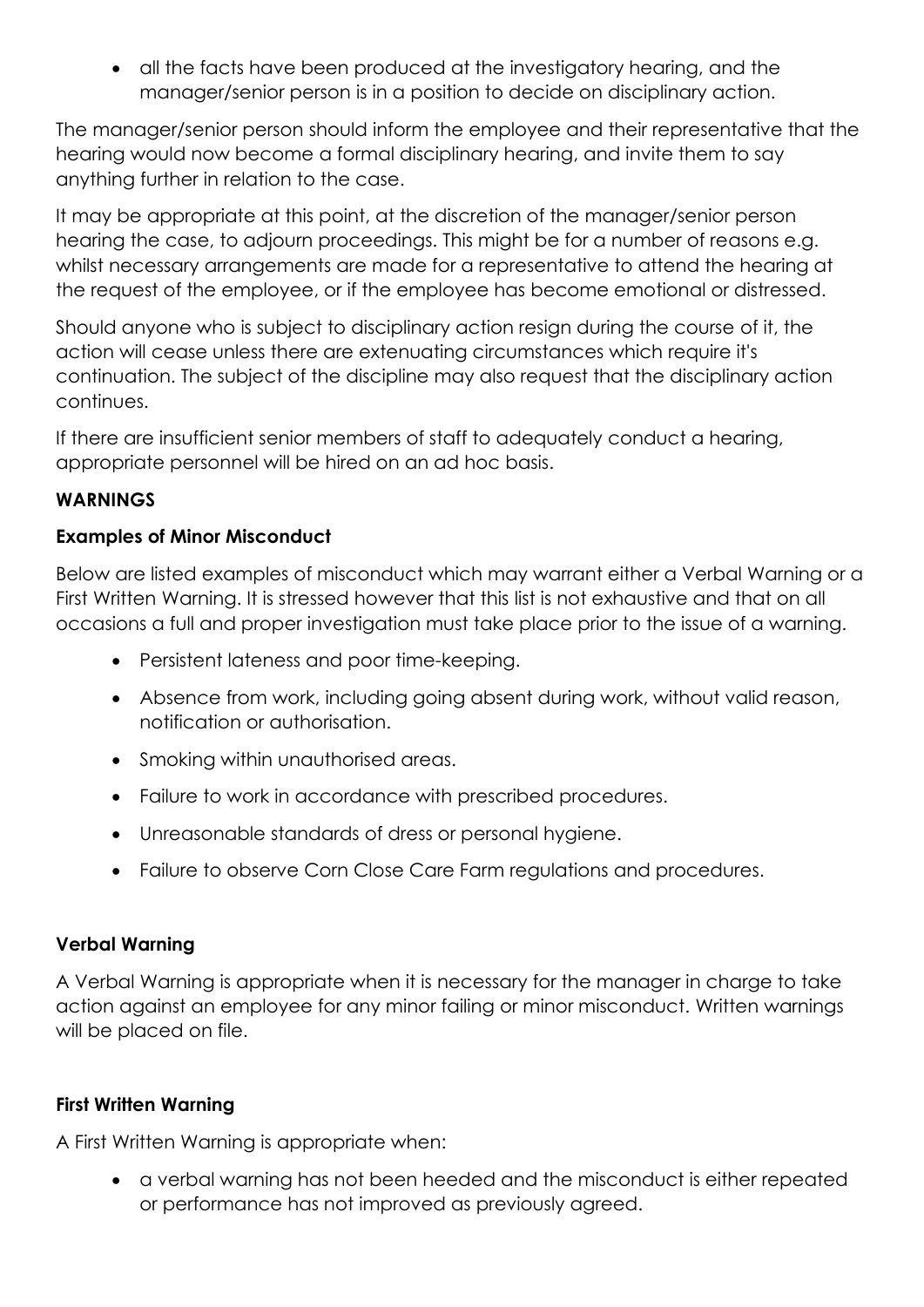- an offence is of a more serious nature for which a written warning is more appropriate.
- the recurrence or accumulation of an offence/offences will lead to more severe disciplinary action.

### **Examples of Gross – Misconduct**

Listed below are examples of misconduct which may be considered to be Gross Misconduct and may warrant a Final Warning, Demotion or Dismissal. It is stressed however that this list is not exhaustive and that on all occasions a full and proper investigation must take place prior to the issuing of a Final Warning, Demotion or Dismissal.

- Theft, including unauthorised possession of Company property.
- Breaches of confidentiality, prejudicial to the interest of the Corn Close Care Farm,
- Being unfit for duty because of the misuse/consumption of drugs or alcohol.
- Refusal to carry out a management instruction which is within the individual's capabilities and which would be seen to be in the interests of the Corn Close Care Farm.
- Breach of confidentiality / security procedures.
- Physical assault, breach of the peace or verbal abuse.
- False declaration of qualifications or professional registration.
- Failure to observe Corn Close Care Farm rules, regulations or procedures.
- Wilful damage of property at work.
- Incompetence or failure to apply sound professional judgement.
- Bribing or attempting to bribe another individual, or personally taking or knowingly allowing another person to take a bribe.

### **Final Written Warning**

A Final Written Warning is appropriate when:

- an employee's offence is of a serious nature falling just short of one justifying dismissal.
- an employee persists in the misconduct which previously warranted a lesser warning.

### **Downgrading or Transfer to another Post**

This action is appropriate when: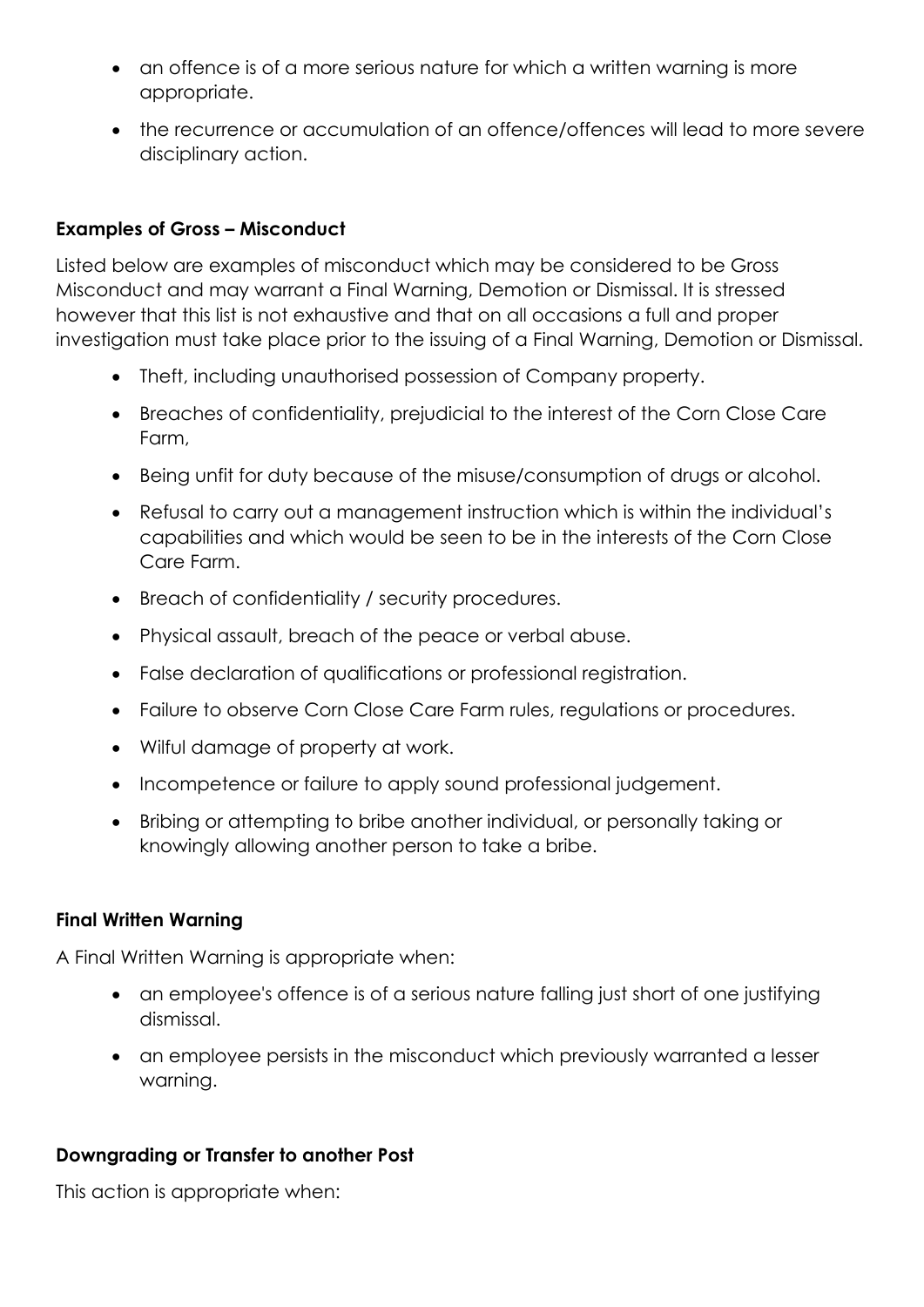- previous attempts, via the disciplinary procedure, to rectify a problem have failed and this is a final attempt to solve a problem without having to dismiss an employee.
- an employee is considered by the Manager of the department to be incompetent or otherwise unfit to fulfil the duties for which he is employed but where dismissal is not thought to be appropriate.

#### **Dismissal**

Dismissal is appropriate when

- an employee's behaviour is considered to be Gross Misconduct.
- an employees misconduct has persisted, exhausting all other lines of the disciplinary procedure.

### **Time Scales for the expiry of Warnings**

Warnings issued to employees shall be deemed to have expired after the following periods of time.

- Verbal Warnings: 6 months
- First Written Warnings: 12 months
- Final Written Warnings: 18 months (or as agreed and recorded at the hearing)

These time scales remain provided that during that period, no further warnings have been issued in respect of the employee's conduct.

### **LETTER OF WARNING**

All Warnings must contain the following information:

- The letter must be dated and issued within 7 days of the date of the disciplinary hearing.
- The nature of the offence and where appropriate, that if further misconduct occurs, more severe disciplinary action will be taken.
- The period of time given to the employee for improvement.
- The employees right to appeal to the manager directly above that of the one issuing the warning.
- A copy of the warning and any supporting documentation must be attached to the individual's file.
- The employee must also receive a copy of the warning which in the case of any written warning will be sent to their home address by recorded delivery if not handed to them in person.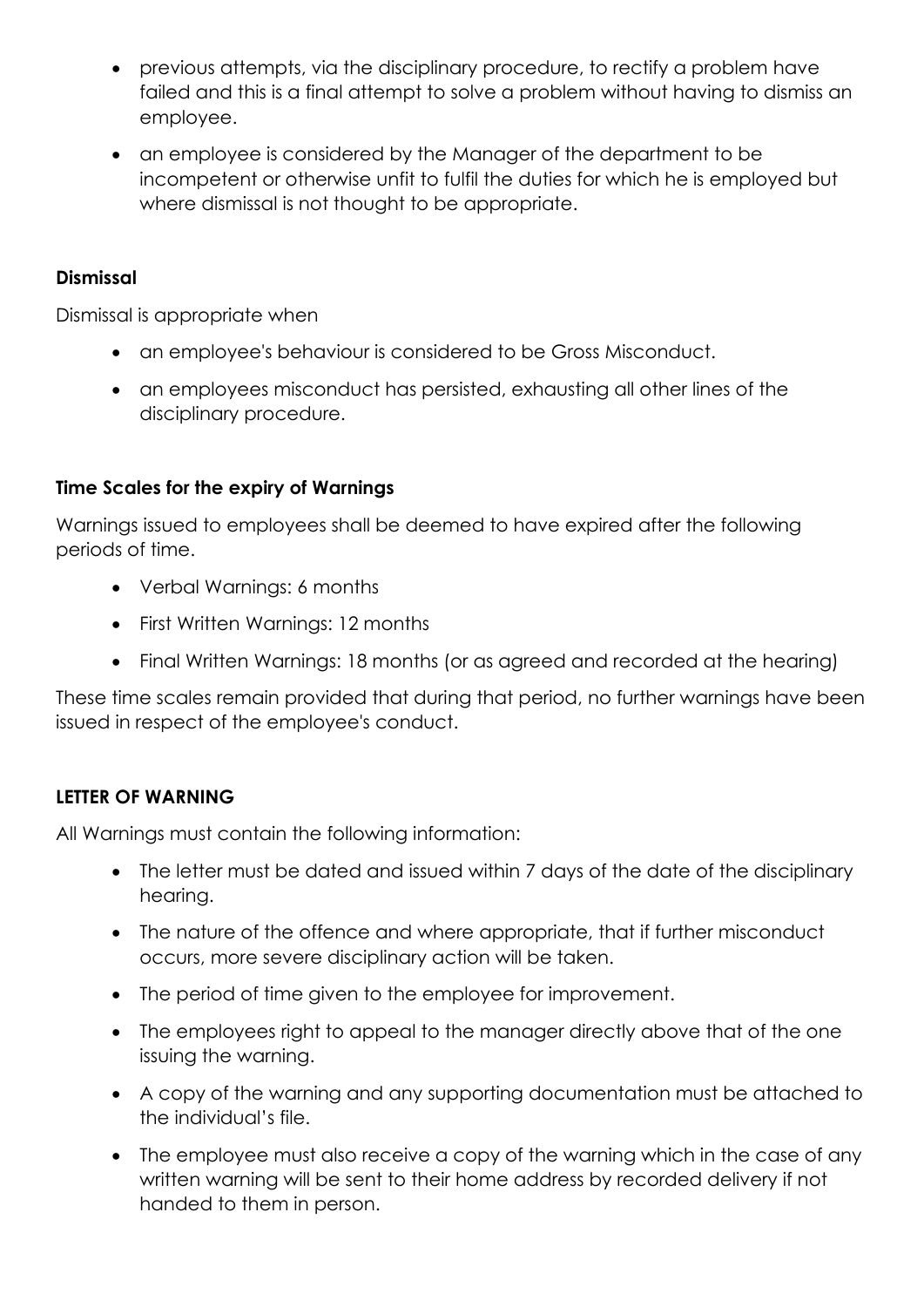• In the case of a final written warning, reference must be made to the fact that any further misconduct will lead to dismissal, and that the employee has the right of appeal, and to whom they can make that appeal.

The letter confirming dismissal will contain the following information:

- The reason for dismissal and any administrative matter arising from the termination of their employment.
- The employee's right of appeal and to whom they should make that appeal

## **APPEALS**

Every employee has the right to appeal against the outcome of a disciplinary hearing. The basis of an appeal should normally relate to one of the following areas:

- that the organisation's procedure had not been followed correctly.
- that the resulting disciplinary action was inappropriate.
- that the need for disciplinary action was not warranted.
- that new information regarding disciplinary action has arisen

An appeal should be put in writing to the manager/senior person who issued the disciplinary warning / dismissal. The letter of appeal may be constructed by the employee or their representative. The letter should contain the grounds for appeal and should be lodged within 10 days of receipt of the warning / dismissal letter.

An appeal will be arranged within 20 working days of receipt of the appeal letter.

## **Appeals against Verbal and First Warnings**

In the case of verbal and first warnings, the appeal will be heard by the manager next in line to the one who issued the warning.

# **Appeals against Downgrading, Final Warnings and Dismissal**

The hearing and determining of appeals against final warnings and dismissal will be heard by the manager. If possible they may also involve another senior person not previously involved with the case.

When dealing with an appeal against a Final Warning or Dismissal the appellant may submit a written statement for consideration by the person(s) hearing the appeal

The person(s) hearing the appeal may consider the appeal based on the information previously available including the investigation report, and any submissions made by the appellant. They may at their discretion seek any further information which they feel would help them to come to a fair conclusion. The decision of the person(s) hearing the appeal is final and no further right of appeal is available.